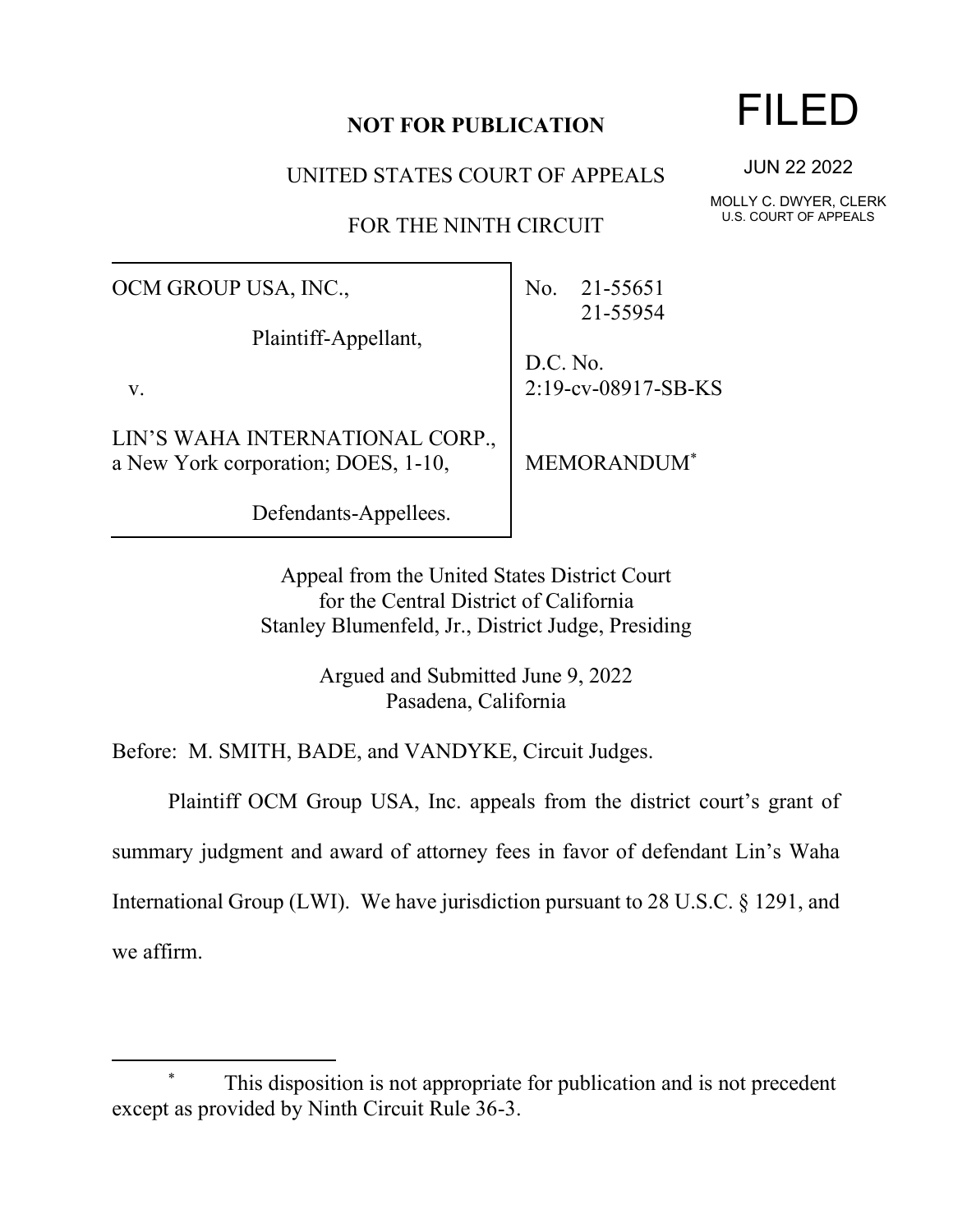1. At the threshold, we deny OCM's request for judicial notice. Case No. 21- 55651, Dkt. No. 17. OCM never presented the relevant document to the district court, and it has failed to explain why it could not have done so. *See Am. Unites for Kids v. Rousseau*, 985 F.3d 1075, 1099 (9th Cir. 2021) (denying request to judicially notice copy of website because it "was never presented to the district court, and the relevant record on appeal is the record before the district court"); *Kohn Law Grp. v. Auto Parts Mfg. Miss., Inc.*, 787 F.3d 1237, 1241 (9th Cir. 2015) ("It is rarely appropriate for an appellate court to take judicial notice of facts that were not before the district court." (citation omitted)).

2. Even with this evidence, OCM's argument that its goods differed materially from LWI's gray-market goods cannot get off the ground. *See Hokto Kinoko Co. v. Concord Farms, Inc.*, 738 F.3d 1085, 1092-93 (9th Cir. 2013) (citing McCarthy on Trademarks and Unfair Competition § 29:51.75 (5th ed.)) (a defendant is not liable for trademark infringement if its gray-market goods are "genuine," meaning that they do "not materially differ from the U.S. trademark owner's product" from the standpoint of a consumer). The uncontradicted evidence in the record shows that the parties' goods were virtually identical in terms of packaging, taste, quality, and safety. While the milk in the parties' tea products was sourced from different countries, even OCM's own evidence indicates that "there [was] no concern [about] the safety and quality" of the products containing milk from China. Further, it is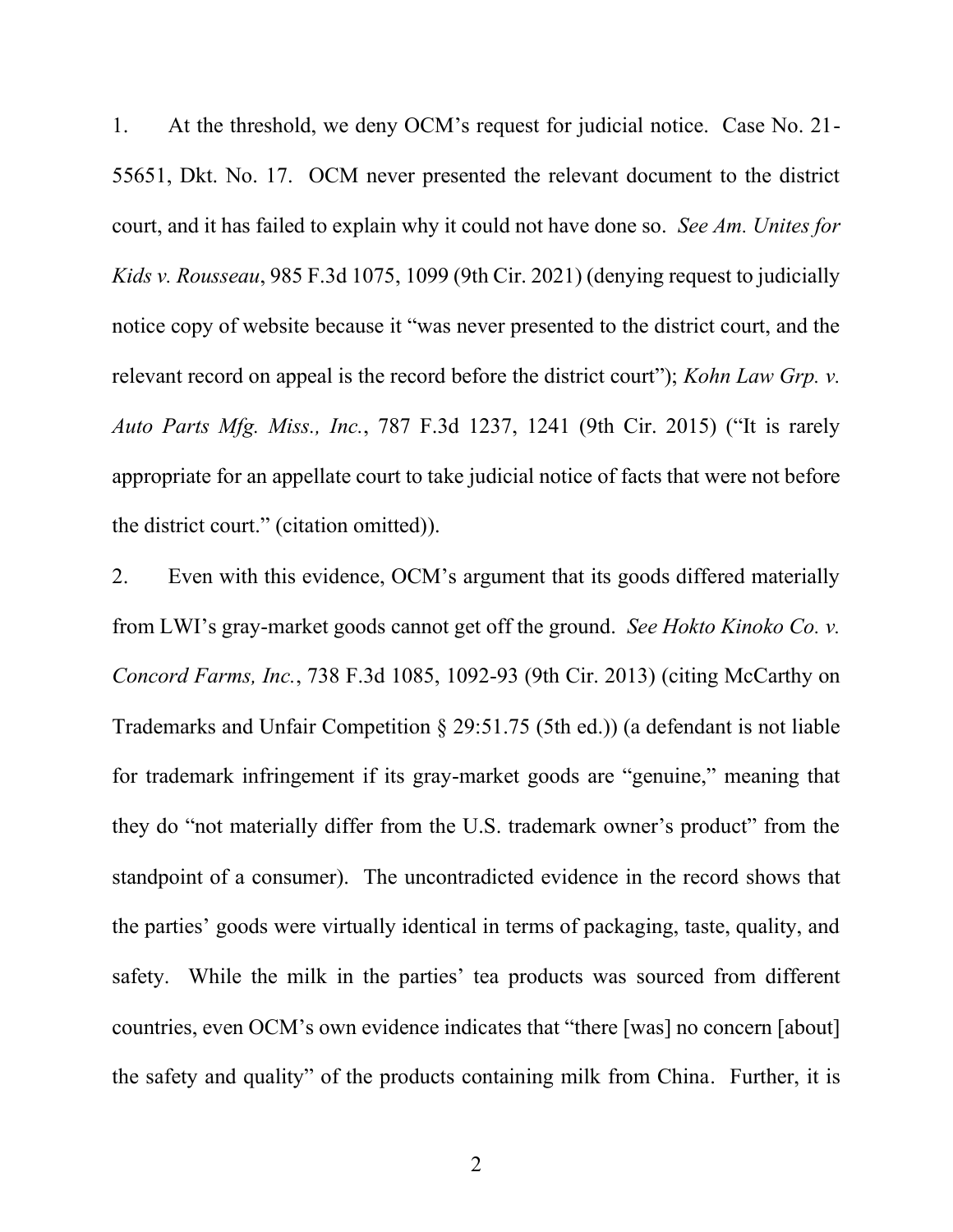undisputed that some of the products at issue in this case did not contain any milk or dairy components.

For the products that do contain milk, OCM claims that the difference in where the milk is sourced from is material to consumers because the United States Department of Agriculture (USDA) has designated Australia and New Zealand, but not China, as free of foot-and-mouth disease. But OCM has failed to support this assertion with evidence sufficient to meet its summary-judgment burden. *See, e.g.*, *Anderson v. Liberty Lobby, Inc.*, 477 U.S. 242, 248-49 (1986). Although there is a cursory declaration in the record from the manufacturer's business manager suggesting that milk from China was subject to a different regulatory regime than milk from Australia or New Zealand at relevant times, the district court correctly noted that the declaration lays no "proper foundation" indicating that the business manager had the knowledge necessary to give such a "legal opinion." *See, e.g.*, *Hill v. Walmart Inc.*, 32 F.4th 811, 822 (9th Cir. 2022) (explaining that inadmissible evidence may not be considered at summary judgment).

OCM argues that there is evidence that LWI's products failed to comply with USDA safety regulations regarding foot-and-mouth disease because, in August and September 2019, two shipments of LWI's products were seized and destroyed by the USDA. The only reason given for the seizures in the "emergency action notifications" prepared by the agency was that the beverages "did not meet entry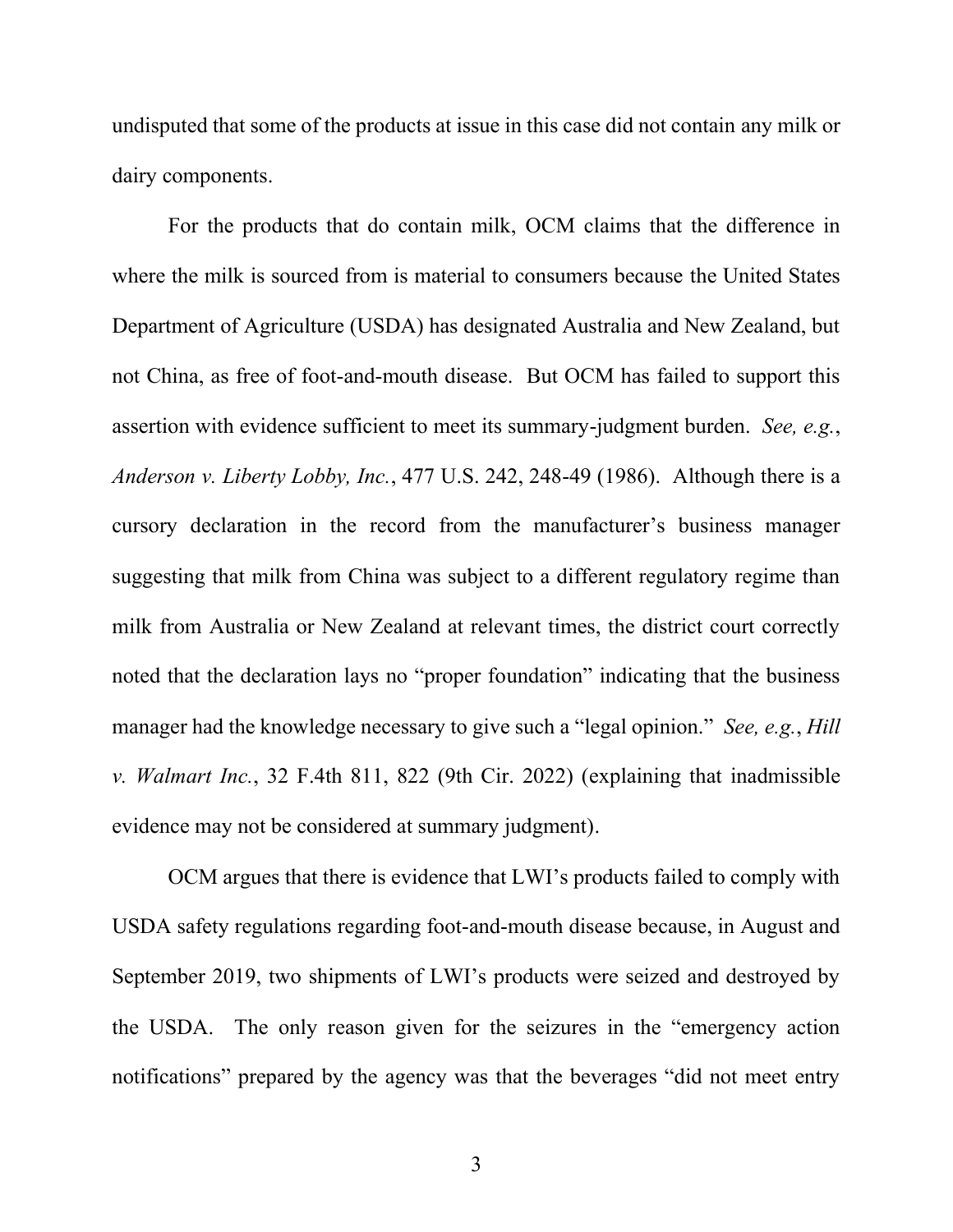requirements as per 9 CFR 94." 9 C.F.R. part 94 is a detailed, lengthy regulation with 34 separate sections, and the USDA provided no details on which section was violated. At bottom, there is no way of determining *which* part of the regulation if any<sup>1</sup>—was violated in light of the extremely limited facts in the record. Because it is undisputed that most of LWI's goods were imported without incident, it is possible that there was a problem specific to these two shipments, or that the goods were flagged for a simple technical violation, *see, e.g.*, 9 C.F.R. § 94.27 (2016)<sup>2</sup> (containing technical requirements for imports, such as "serial numbers" on packaging and notifications to the government about the time, place, and manner of arrival of the goods). While we must view the evidence favorably to OCM and draw inferences from that evidence in OCM's favor, the record here permits us to do no more than speculate as to what the true reasons for the seizures were. *See Anderson*, 477 U.S. at 255; *see also T.W. Elec. Serv., Inc. v. Pac. Elec. Contractors Ass'n*, 809 F.2d 626, 631 (9th Cir. 1987) ("there must be some limit on the extent of the inferences that may be drawn in the nonmoving party's favor"). That will not do at the summary judgment stage. *See Hill*, 32 F.4th at 818.

<sup>&</sup>lt;sup>1</sup> LWI contends that the seizure was erroneous, and that it chose not to contest the seizure only because it had already decided to discontinue sales of the products at issue.

<sup>2</sup> *Reserved by* 86 Fed. Reg. 68834, 68862 (effective Jan. 3, 2022).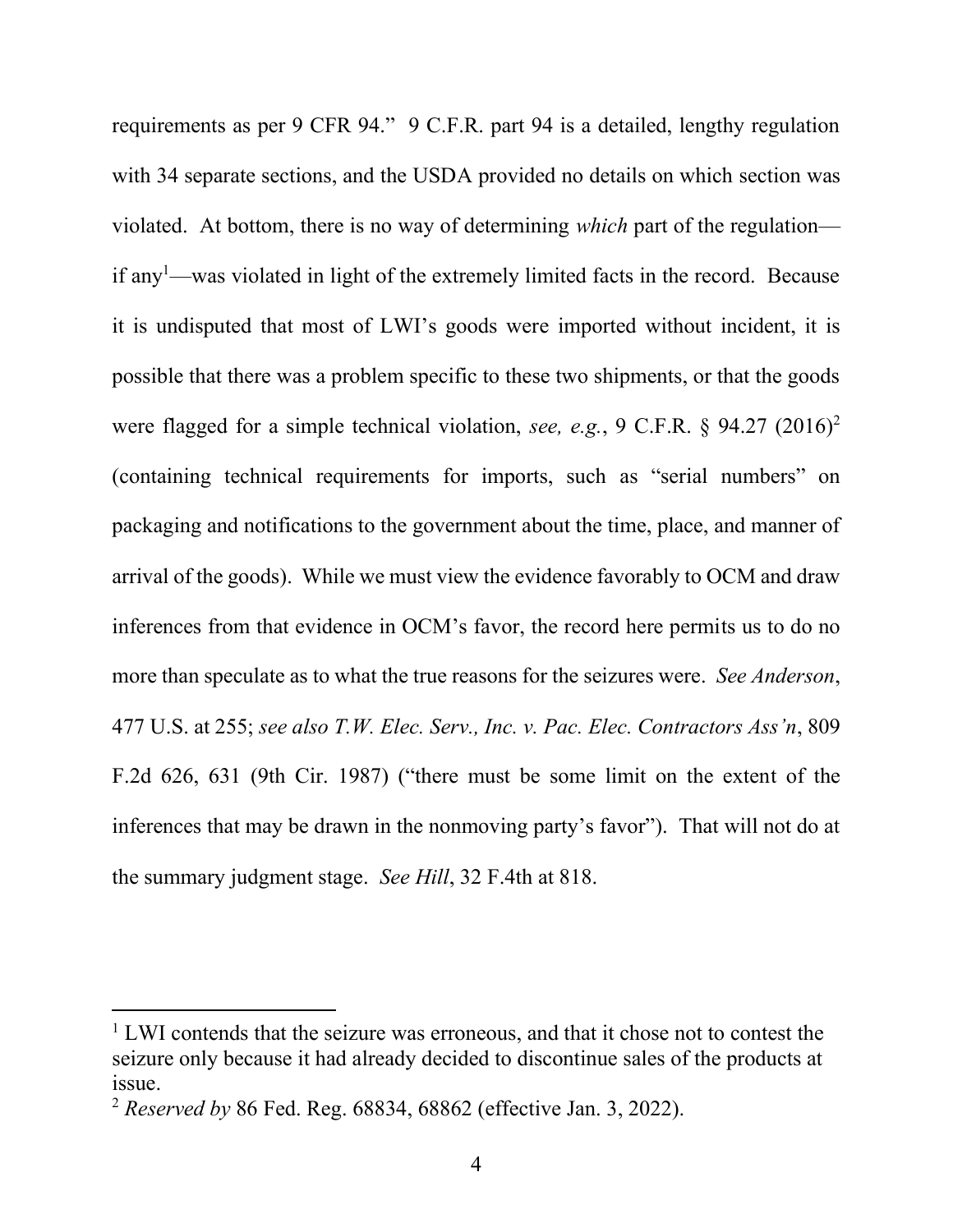Finally, to the extent OCM argues that a regulatory violation in itself is presumptively material to consumers—even in the absence of direct evidence of consumer preferences, evidence that the relevant goods are made using different techniques, or evidence that the goods differ nutritionally in any way—its argument is not supported by case law. *Cf. Hokto*, 738 F.3d at 1094 (holding that Japanese mushroom products differed materially where only one set of mushrooms was grown to meet "U.S. Certified Organic standards," *and* the plaintiffs had "submitted uncontradicted evidence that certified organic status is more important to American consumers than to Japanese consumers").

3. The district court also did not abuse its discretion in concluding that this was an "exceptional case" warranting an award of attorney fees in LWI's favor. *See* 15 U.S.C. § 1117(a); *SunEarth, Inc. v. Sun Earth Solar Power Co.*, 839 F.3d 1179, 1180-81 (9th Cir. 2016) (en banc) (per curiam). The district court awarded fees to LWI based on its finding that, even at the summary judgment stage, OCM's claims were supported by a "near total lack of material evidence or substantive legal authority." The district court was permitted to consider the objective reasonableness of OCM's claim, and its finding that the claim is factually and legally unreasonable is not irrational or unsupported by the record. *See id.* (citing *Octane Fitness, LLC v. ICON Health & Fitness, Inc.*, 572 U.S. 545, 554 (2014)); *United States v. Hinkson*, 585 F.3d 1247, 1261 (9th Cir. 2009) (en banc). As the district court explained, OCM